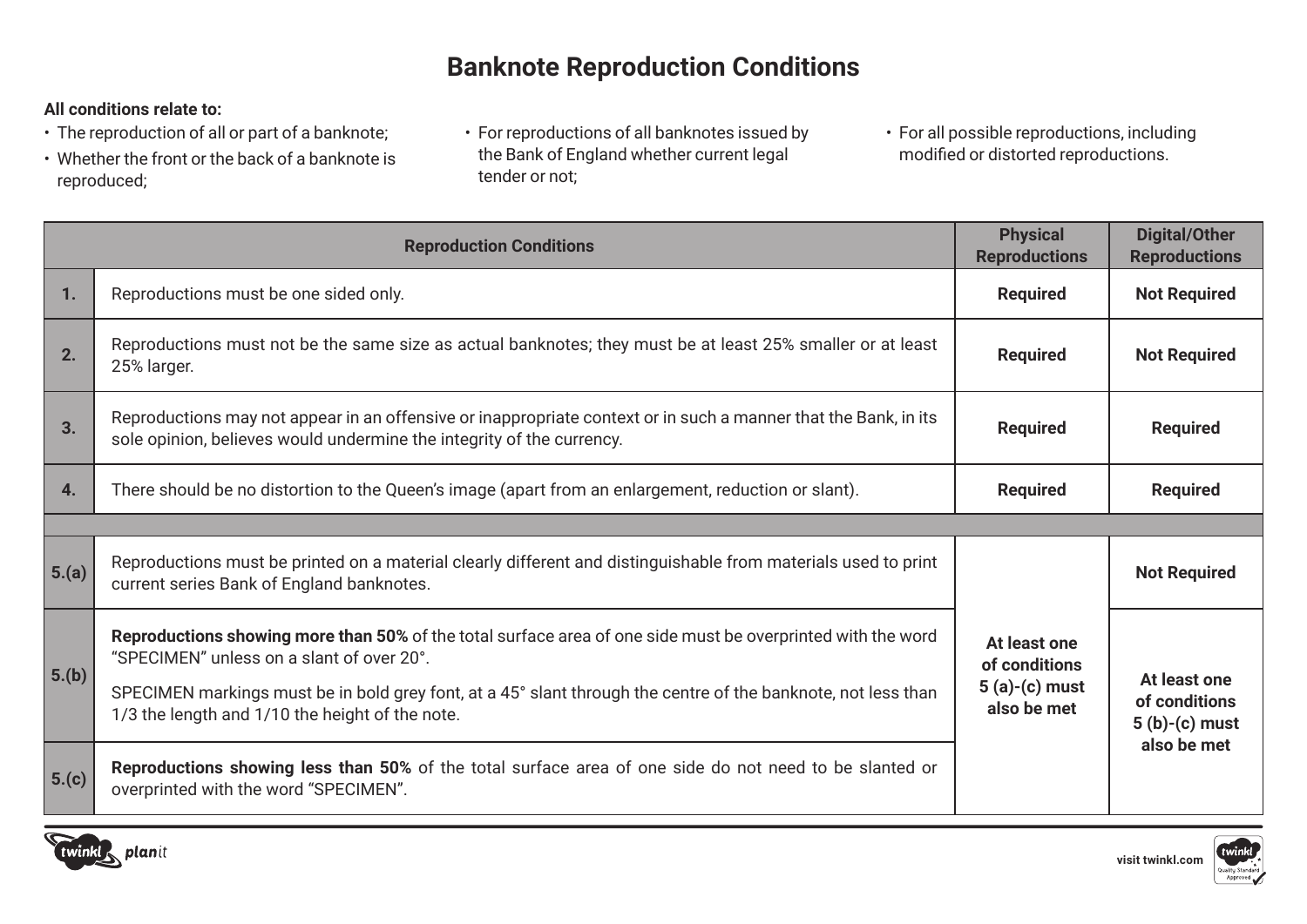### **Money Knowledge Organiser**